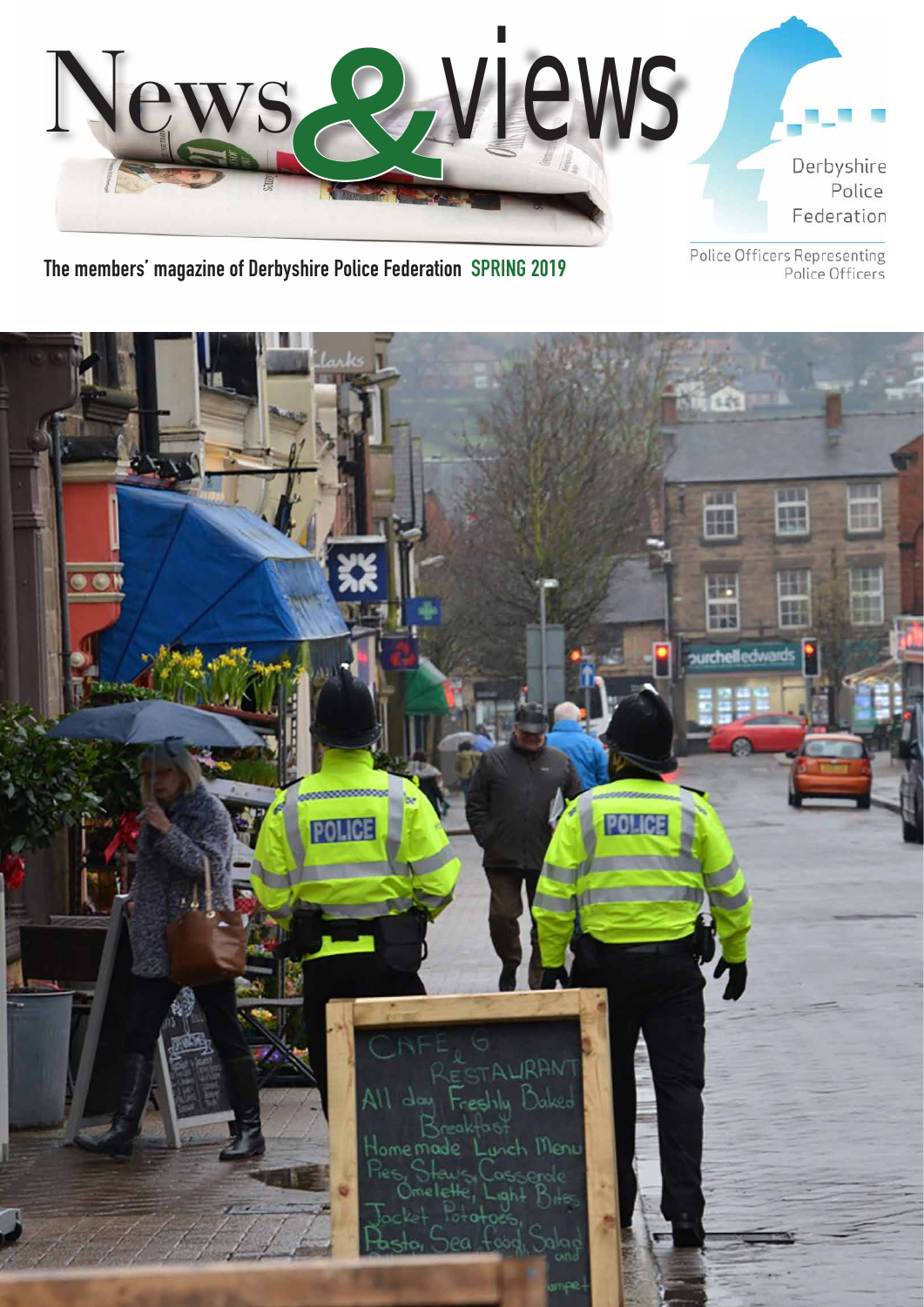# **Conference** cancelled

*By Tony Wetton, chair of Derbyshire Police Federation*

The Police Federation's annual national conference has long been one of the key events of the policing year.



This year, however, the Federation has been forced to cancel the conference due to a cyber-attack that has crippled its IT systems.

National chair John Apter has said the decision to call off conference was emotional for him both professionally and personally. He explained: "We cannot deny that the Federation as a whole is in crisis – the priority is our members and reestablishing day to day business."

At the time of writing this column, we were still operating under extreme difficulty from an IT point of view but, as a branch, trying to do the best we can to support members.

While there is no indication at this stage that any data has been taken, our computer systems have had to be closed down. A criminal investigation has been launched and huge efforts are being made to get us back to normal.

I would like to apologise to all members who have been affected by this unprecedented situation and assure them that we are doing our best to maintain all our services.

We will keep you posted of progress.

Just a few weeks before the cyber attack, we had launched our new website at **polfed.org/derbys** and we were in the throes of ensuring this was completely up to date. The website has also been affected by the IT problems but we hope this will go live again soon.

#### **Contact us:**

Derbyshire Police Federation Unit 104 Coney Green Business Park, Wingfield View, Clay Cross, Chesterfield, Derbyshire S45 9JW **Tel:** 01246 252329 **Mob:** 07813 693638 **Email:** Derbyshire@polfed.org **Web: polfed.org/derbys**

# Home Office criticised

The Home Office has failed to recognise<br>the efforts of hard-working of officers is<br>its response to the Police Remuneration<br>Review Body (PRRB) says Derbyshire Police the efforts of hard-working of officers in its response to the Police Remuneration Review Body (PRRB), says Derbyshire Police Federation chair Tony Wetton.

He hit out at the Government department, saying it is failing to take the police pay review process seriously after the publication of its submission came a month later than expected.

Tony said: "We are a month further down the line but no further forward in the Government recognising and rewarding our hard-working members. This response does not take the needs of our members seriously – it was barely worth waiting for."

The Federation put forward evidence of the need for a three-year pay deal, comprising of a five per cent uplift in police officer pay this year, in 2020/21 and again in 2021/22, as a start on the road to remedying years of below-inflation pay awards.

However, if the three-year deal was not considered possible, the Federation also put forward a claim for a 6.2 per cent rise this

year with an increase coming into effect from September 1.

Details of the pay claim were part of a joint submission to the PRRB with the Superintendents' Association which included eight recommendations:

**Recommendation 1:** The PRRB require the NPCC to set out a full and proper project plan for pay reform, including a workable level of detail, within a set period.

**Recommendation 2:** The PRRB insist that the Home Office, NPCC and staff associations determine which elements of the pay reform should be prioritised, as the NPCC have not actioned this since last year.

**Recommendation 3:** In the interests of openness and transparency, and achieving appropriate expenditure from the public purse, a full cost benefit analysis of the existing Assessment and Recognition of Competence (ARC) process is undertaken. Only if it can be proved to be worth the overlay in terms of cost and time, should the NPCC proceed with plans for a Higher Skills assessment point linked to pay.

## Taser decision welcomed

The Government's decision to allow student officers to be trained and equipped with Taser has been welcomed by Derbyshire Police Federation chair Tony **Wetton** 

However, he has called for the Government to provide the funding to enable forces to equip all front-line officers with the devices.

"The Federation's national chair has called this decision a victory for common sense and I would agree with him on that. We've had queries from student officers who are keen to carry Taser on patrol. If they are capable of passing the selection and exacting training then I think Taser would be a very valuable tactical option for young-in-service officers on the front-line of policing.

"Wider availability of Taser will lead to improved safety for members of the

public. The public should feel reassured that every police use of force, including the simple drawing of Taser, has to be justified by the officer and, with the increased use of body-worn video, officers are under intense scrutiny."

Chief Constable Peter Goodman wants all Derbyshire officers who wish to carry Taser to be able to do so, subject to selection and assessment as suitable and a further 100 officers will receive training and be issued with the devices this year. This will then be reviewed on an annual basis.

Police minister Nick Hurd issued a ministerial statement on the change of policy at the start of March. A package for training student officers has been drawn up by the College of Policing but chief constables will decide if their student officers will be given access to Taser.

## New Federation website

We have now launched a new website at **polfed.org/derbys**

By adopting the new Federation microsite, we have been able to save the money we paid to the external company which provided the previous Derbyshire Police Federation website and can now use that for the direct benefit of our members.

"The new site not only reduces our branch expenses but also gives us more flexibility since we have the ability to carry out updates ourselves," says Tony Wetton, branch chair. "So, as you will see on the news pages, we can keep you right up to date with the

developments affecting Federation members."

We are still in the process of developing the site so let us know if there any features you would like to see.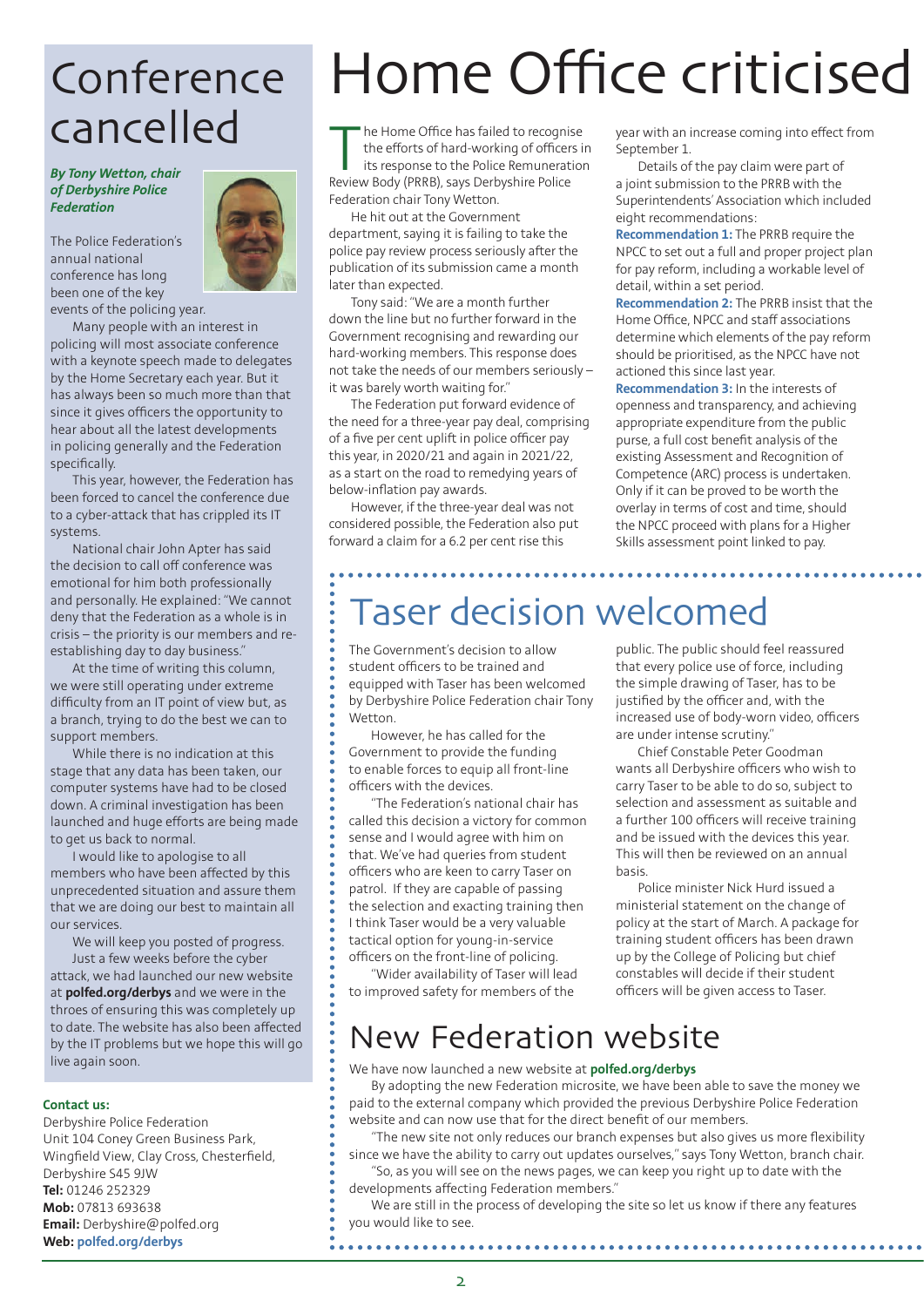# over pay review delay

Further, consultation regarding any payment associated with the Higher Skills assessment must be undertaken at the Police Consultative Forum (PCF), and a full Equality Impact Assessment undertaken before such assessment is linked to pay.

**Recommendation 4:** Regarding the targeted bonus payments introduced last year, while the bonus payments should continue for now, there must be an opportunity to review: the circumstances under which they are paid; the impact on equal pay; and the guidance around their use, perhaps by incorporating more standard criteria.

**Recommendation 5:** A review is undertaken including both the London and SE Allowances, but that in the meantime the discretionary element is removed from the SE Allowances; all SE Allowances are set at the upper limit permissible (currently £3,000); and that both the London and SE Allowances are uprated in line with inflation. **Recommendation 6:** We recommend an

across the board pay uplift for the next three years. We seek a deal of five per cent in Year 1, followed by five per cent in each of Years 2 and 3. This would enable the NPCC to demonstrate a commitment to move towards the overall rectification of the gap between current pay level and just pay levels. Should a three-year settlement not be considered possible, then we seek a one-year deal of 6.2 per cent.

**Recommendation 7:** The PRRB should reject completely the NPCC proposal regarding Police Constable Degree Apprenticeship (PCDA) and Degree Holder Entry Programme (DHEP) progression pay. DHEP progression pay is not within the remit letter. In the meantime, we believe those on the PCDA scheme should progress along the existing constable pay scale, in the way that all other entrants do.

**Recommendation 8:** Regarding on call, in the absence of a full review of the allowance usage and amount, as sought by Winsor, the PRRB and the staff associations, officers should be paid the same rate as staff members: £29.17 per day. Further, we believe this should be paid to all ranks.

## Listen to police on knife crime

Derbyshire Police Federation chair Tony Wetton says members' voices have to be heard as the country tries to get to grips with the knife crime epidemic sweeping the country.

Tony welcomed a meeting between national chair John Apter and Home Secretary Sajid Javid to address the issue.

"It is imperative that the voices of police officers, who are at the forefront of tackling knife crime, are heard at the highest levels of Government," Tony said.

"While, thankfully, it is less of an issue in Derbyshire right now, our members nationwide are seeing at first-hand the devastating effects that this surge in violence is having on individuals, families and communities.

"They must be able to contribute to the debate because it is the officers who are first on the scene to try to save the lives of our young people, and it is the officers who are delivering the terrible news to families.

"I think their experience will be invaluable, and they have to be at the heart of any solution."

The meeting between the national chair and the Home Secretary followed Mr Javid's meeting with police chiefs during which they requested emergency funding to deal with the issue.

Following that meeting, Mr Javid pledged to do everything he could to ensure police have the resources they need.

However, he seemed at odds with Chancellor Philip Hammond who said the police service needs to 'prioritise' better rather than expect more money.

John Apter said: "Children are dying on our streets and the Chancellor has the audacity to suggest that the police need to prioritise. Let me assure him this is a priority."

He added: "It is an insult to my dedicated and hard-working colleagues, and it shows a shocking lack of awareness of what they are doing to serve and protect our communities, and how they manage their 'priorities' in the face of overwhelming demand." Days after the meeting, Mr Hammond announced £100 million would be allocated to help the police service tackle knife crime.

# Women only fitness tests being offered by Force

Federation secretary Kirsty Bunn has succeeded in securing women-only fitness testing sessions.

They will now be held monthly, from April after Derbyshire Police Federation and the Force's Gender Agenda Network raised concerns about the number of women officers failing the Job-Related Fitness Tests (JRFT).

"We became aware that many women were feeling anxious about the tests and we believe taking the tests alongside their male colleagues was a contributory factor," Kirsty explains.

"We are not seeking any preferential treatment for women but we feel that since both nationally and locally the pass rate for female officers is lower than that of male officers something needed to be done to address try to help address their anxiety.

"The standard of fitness test will not be compromised but women officers who feel that anxiety or concern will have the opportunity to be able to take the test in a female only environment."

Women who want to continue to take the fitness test in mixed groups can still opt to do so.

The women-only JRFT sessions will be available at 8.30am on Day 1 of the identified two-day officer safety training refreshers on the following dates this year:

| ycar.            |             |
|------------------|-------------|
| <b>Wednesday</b> | 17 April    |
| <b>Thursday</b>  | 6 June      |
| <b>Thursday</b>  | 11 July     |
| <b>Monday</b>    | 5 August    |
| <b>Monday</b>    | 9 September |
|                  |             |

For those who only complete a oneday course, the dates are as follows, and again they will take place at 8.30am:

| Wednesday        | 24 July      |
|------------------|--------------|
| <b>Wednesday</b> | 7 August     |
| <b>Wednesday</b> | 11 September |
| <b>Friday</b>    | 27 September |
|                  |              |

If your JRFT is due and you would like to take up this opportunity please send an email to Force Training with the date of your training and stating your preference for a women-only test session.

As you may be aware, the Operational Training Team can offer support and advice to anyone concerned about the test.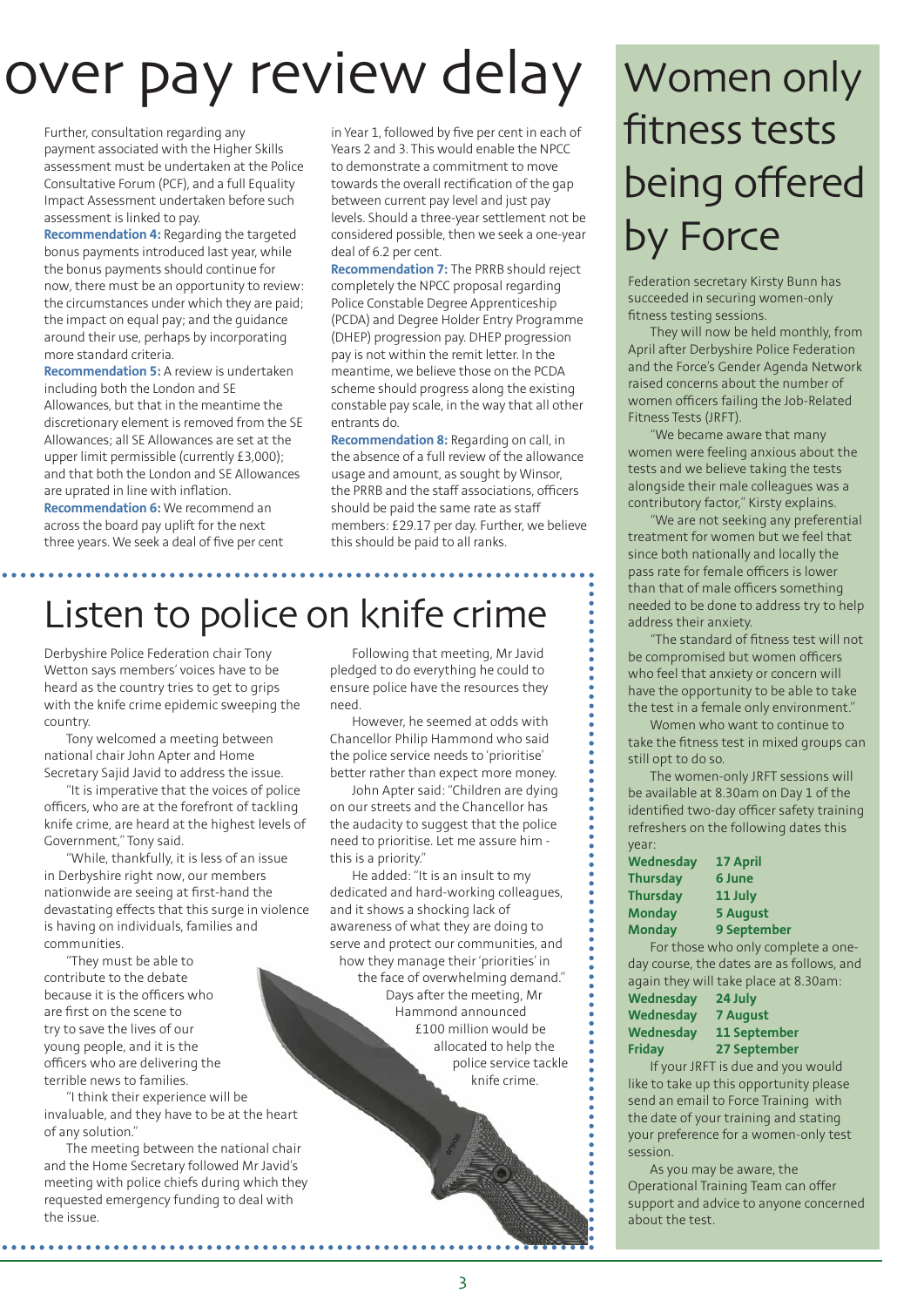# Demand and capacity imbalance hits officer welfare

erbyshire Police Federation chair Tony<br>
Wetton says members are being put<br>
at risk after new figures showed 85<br>
per cent of officers are often or always single-Wetton says members are being put at risk after new figures showed 85 crewed.

The figure for single-crewing in the county is 10 per cent higher than the national average, and Tony says it is another illustration of how the Force has been hit by Government cuts.

He said: "Single-crewing puts both our members – and the public – at risk. But it has become the norm because Government cuts have left us down to the bare bones. The service is over-stretched, struggling to meet demand and that is putting officers under pressure and our communities at risk."

The figure is revealed in the national Federation's latest Officer Demand, Capacity and Welfare Survey.

The survey found that 62 per cent of Derbyshire Police Federation respondents feel their workload was too high or much too high, compared to the national sample of 72 per cent.

And 79 per cent said there were not enough officers to do the job properly, more than 10 per cent lower than the national average (90 per cent).

Tony said: "While it is slightly encouraging that we are bucking the national trend in these statistics, it is still not great surprise that the overwhelming majority of our members feel they don't have enough colleagues to do their job effectively and that their workload is too high.

"This is bound to have a detrimental effect on their overall health and wellbeing. We urgently need the backing and investment from the Government to provide an effective and robust police service, and to restore the morale of our members."

The survey, which is the only national policing survey of its kind, was undertaken by the Police Federation of England and Wales in August and September last year. More than 18,000 officers from the rank of constable to chief inspector give their views on the demand currently experienced by the service and how this has affected them, including 260 in Derbyshire, a response rate of 15 per cent. This is the second time this survey has been conducted, the first being in 2016.

Nationally, the results show:

**•** Almost every police officer has been **exposed to at least one traumatic experience in their career, with 61.7 per cent saying they had experienced at least one of these types of incident in the last 12 months**



l **79 per cent of officers say they have felt feelings of stress and anxiety within the previous 12 months with 94 per cent of those saying these difficulties were caused or made worse by their job.** National Federation vice-chair Ché

Donald said: "The police service's most valuable resource is its people and these results should be a huge red flag to the Government, chief constables and the public. Officers are stressed, exhausted and consistently exposed to things people should never have to see – and these results show just how much it is taking its toll."

He added: "I compel the Home Secretary who claims he gets policing to read this report and act on it and when he is finished reading it, share it with the Treasury. We need more money, more resources and more officers, so this public safety emergency can be addressed, and the pressure on officers eased before it is too late."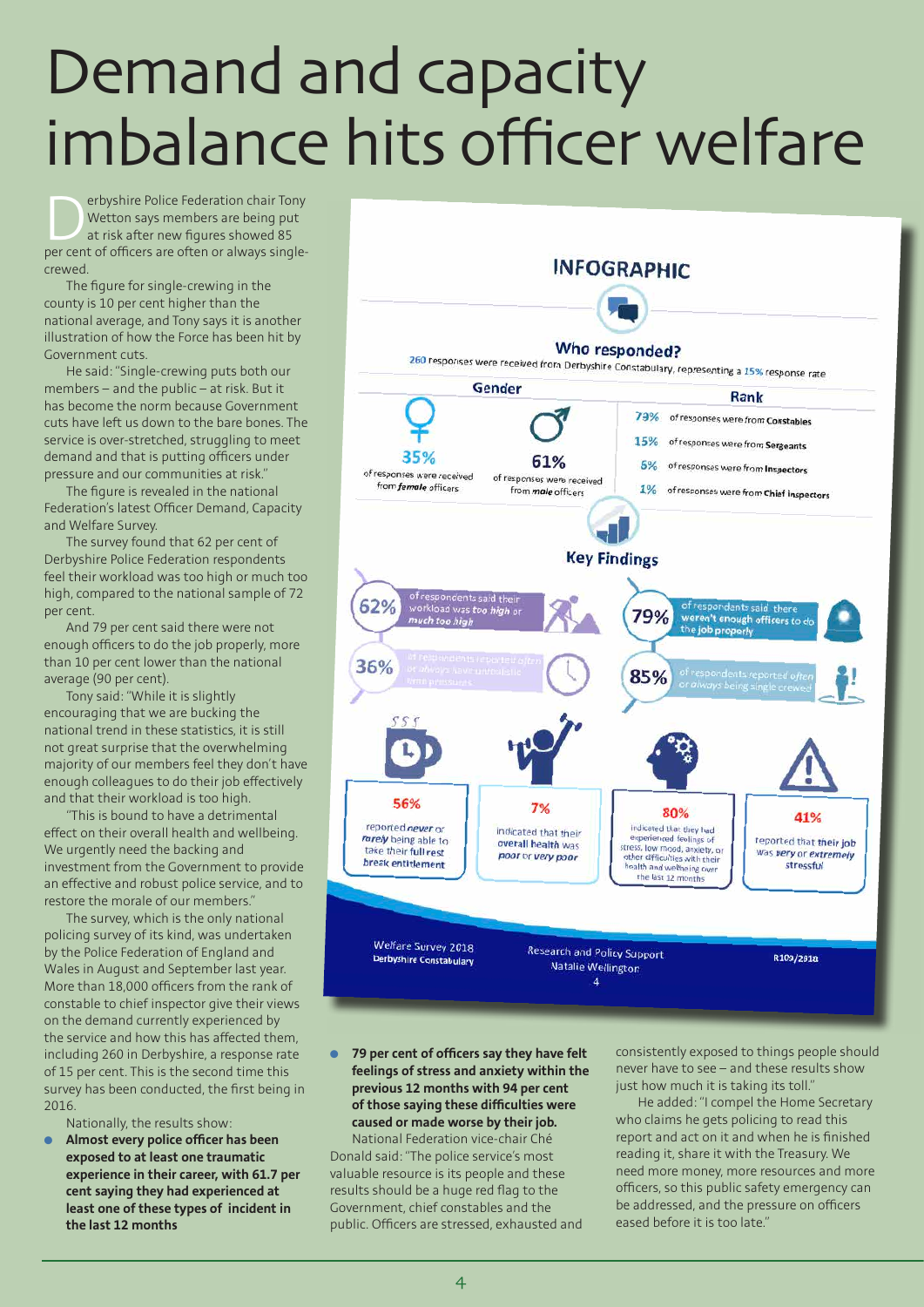## 'The constant support of the Federation was invaluable'

We often hear officers ask<br>the question: "What doe<br>All too often because of the the question: "What does the Federation do for me?" All too often, because of the nature of our work, it can be difficult for us to give the details of the many occasions when we support a member through a difficult time in their career; perhaps they are facing an inquiry into their conduct or performance or they are the subject of a complaint.

Some members may be lucky and may never need to call on the Federation in these circumstances

but, even so, the Federation does represent all members when it negotiates with the Force on issues relating to their work, on health and safety and equality matters, for instance. It seeks to influence decision-makers locally and, at a national level, the Government.

You may not think the Federation does much for you but here's just one example of an occasion when we have provided invaluable support to a member and colleague. There are many more.

*During my 20 years plus service within Derbyshire Constabulary, I have been investigated by Professional Standards on two separate occasions. Both of these went to the level of gross misconduct with the second matter resulting in me attending a full discipline panel, ending with an 18-month final warning.*

*These periods of time were incredibly stressful on both myself and my family, resulting in the obvious lack of sleep,* 



*appetite and sense of security. Due to the uncertainty of my future, we made the decision to sell our property and buy a small house for cash and attempt to renovate it ourselves, for fear of losing my income and therefore a home for my family.* 

*Throughout this period of time, the constant support of the Police Federation was invaluable, they were always available to speak to me through the really dark times, organising legal assistance and welfare while at the same providing honest and frank advice.* 

*I successfully served my written warning as a front-line officer, completed the property renovation, selling it and buying a more comfortable address again before getting the opportunity to apply for, and successfully obtain, a position which I consider privileged and one that I have sought for several years.* **Member name supplied but wittheld**

# Supporting you

A number of members of Derbyshire Police Federation have now been trained to take on their new roles as Federation support officers (FSOs).

While the FSOs will not be able to give detailed advice on Federation matters, they will be able to help colleagues access information on many issues that many believe fall within the Federation's work – such as the Group Insurance Scheme, which is now managed by Derbyshire Benevolent Trust, the Police Treatment Centres and welfare support.

"In total 26 officers – from the rank of constable through to inspectors, detectives and uniformed – have volunteered for this new role which is something I don't think other Federation branches provide," says Kirsty Bunn, secretary of Derbyshire Police Federation.

"Each officer will receive a day's training before taking up the position and so far five individuals have completed that course with the others set to undertake their training in the coming months."

The training included:

- **Current structure of the Federation**
- l **Who's who**
- l **The role and responsibilities of a Federation workplace representative**
- l **The work of the Police Treatment Centres**
- l **What is the St George's Fund**
- l **Police Regulations the Quick Reference Guide**
- l **Flexible working**
- l **Conduct breaches of behaviour, Unsatisfactory Performance Procedures (UPP) and attendance management**
- l **The limitations of the FSO role.**

### Spit guards: the choice is simple says Fed chair

The Federation's national chair has been praised for challenging the human rights organisation Liberty over 'ill-informed' comments about spit guards.

John Apter has published an open letter to Liberty in which he states: "The act of spitting phlegm or blood, or biting an officer is degrading and disgusting. The police have a duty of care to protect the public and the use of spit guards does not just protect officers but also protects members of the public. My advice to those who don't want to have a spit guard applied is don't spit or bite, it's quite simple."

John's comments came after Liberty issued a statement about the roll-out of spit guards by police forces across England and Wales.

Liberty said: "At least 30 police forces in England & Wales now use spit hoods. They are dangerous, degrading and unjustified. They have no place in the future of policing and must be relegated to the past."

But Tony Wetton, chair of Derbyshire Police Federation, says spit guards should only be relegated to the past if people stop spitting or biting police officers and that John Apter was right to speak out on officers' behalf.

Tony explained: "Sadly, spit guards have become an essential part of officers' kit due to an increase in the number of cases where people are spitting at officers or trying to bite them. While Liberty may feel they are 'degrading' for the person who is made to wear one, where is its concern for police officers who day in, day out are doing their best to protect their communities and yet find themselves spat at?

"Many officers I have spoken to have said they would rather be punched than spat at which gives an indication of just how disgusting and vile it is to find people attacking them in this way."

John has invited Liberty to attend a training session on the use of spit guards and to discuss the issue further but so far the offer has not been taken up.

He has also pointed out the effectiveness of spit guards, telling Liberty: "Prior to spit guards being issued, a person who was biting or spitting at officers would either be put on the ground or restrained with their head forced down. The application of a spit guard uses less force and prevents the act of spitting or biting from continuing. Officers will always have to justify their use. Your blanket statement that spit guards must not be used offered no alternative, it would either be use more force or for the officer to allow themselves to be spat at or bitten.

"I have heard some say that police officers should try to talk to the offender to prevent them from spitting or biting. I'm afraid the real world is not that simple and many of those individuals we deal with are violent and would use any opportunity to inflict harm on a police officer."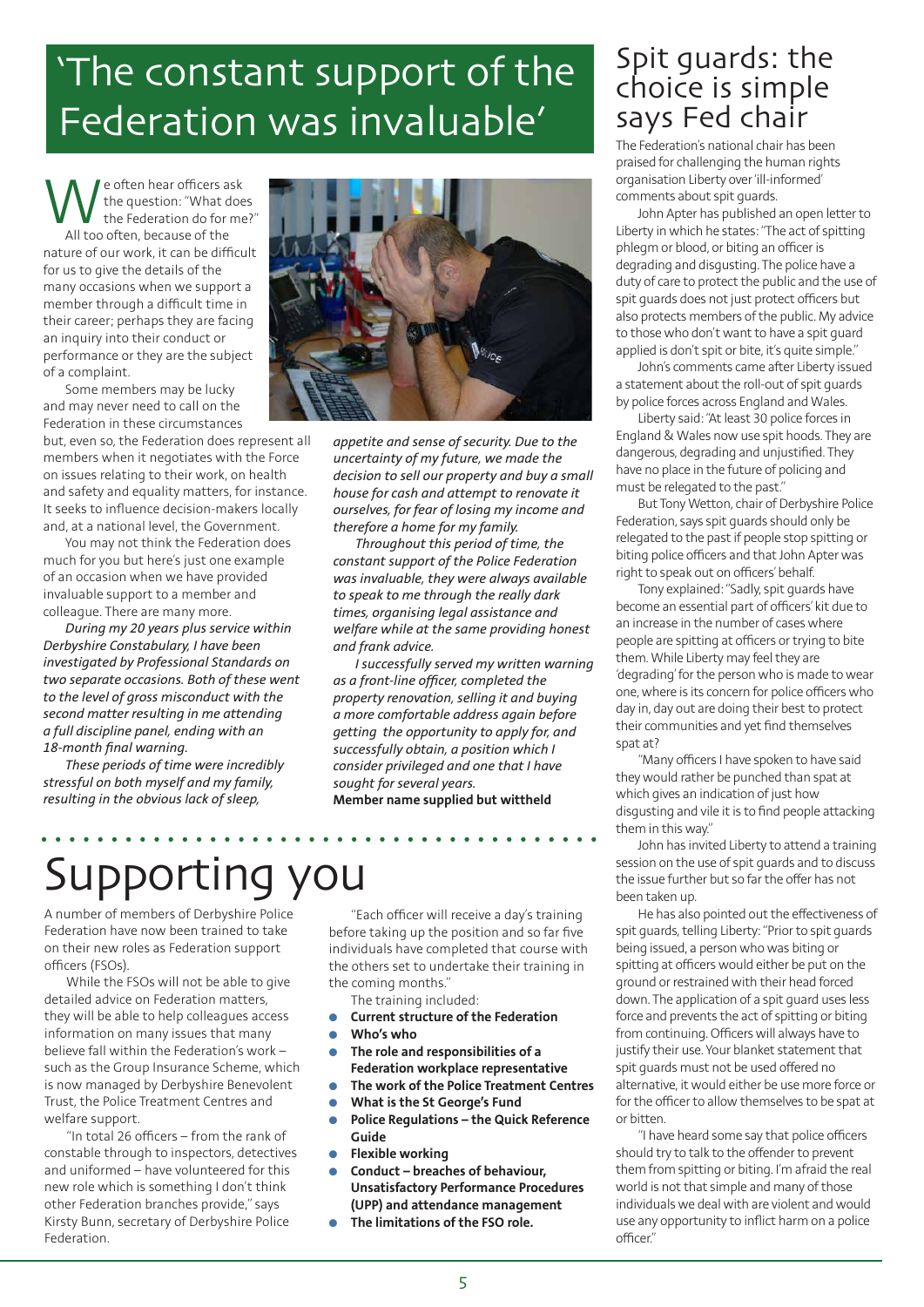### Small decrease in officer numbers 58 more officers to be recruited

Derbyshire is one of two forces in the East Midlands region to see a small drop in officer numbers over the last 12 months.

The Police Workforce Statistics, released by the Home Office, show that in the year to September 2018 the Force lost three officers (0.2 per cent).

The actual total number of officers were as follows:

#### **September 2017 – 1,740 March 2018 – 1,738 September 2018 – 1,737.**

Of the four other forces in the East Midlands – Leicestershire, Lincolnshire, Northamptonshire and Nottinghamshire – the only other one to show a decrease was Leicestershire which lost seven officers in the same 12-month period. Overall the region's numbers were up 2.2 per cent, compared to an increase nationally of just 0.4 per cent.

Tony Wetton, chair of Derbyshire Police Federation, commented: "While it is good to see that we are no longer losing officers at the rate we were when the Government's cuts first kicked in, we are really not getting our numbers back up to the levels that we need if we are provide the public with an effective policing service.

"Forces have had to make tough decisions as they have tried to balance the books and sadly we have seen officer numbers decline, crime increase and growing public dissatisfaction due to a lack of policing presence on our streets. It's time for a proper reinvestment in policing."

Commenting on the national statistics, John Apter, national Federation chair, said: "This isn't a cause for celebration. This is a miniscule increase and this report does not include data about those leaving the service and does not undo the damage caused by the reduction of the thousands of officers we have lost over the last eight years.

"I would be interested to see if this minute upwards trend continues; I suspect it is merely a blip and in any case it is not enough to compete with the increasing rate of violent crime. Tackling this level of violence needs an immediate re-think and we sincerely want to work with Government to help turn this around."

Derbyshire Police Federation chair Tony Wetton has welcomed the Police and Crime Commissioner's plans to recruit 58 more officers and 62 members of police staff.

Hardyal Dhindsa successfully put forward a budget to cover the cost of the new recruits through a 12.5 per cent increase in the policing element of council tax.

"I am pleased that the PCC has come up with a plan through which the Force can increase both officers and staff," says Tony, "After years of under-funding from central Government, we need to see an investment in resources that will allow us to improve our visible presence in our communities and the policing service we can provide."

As well as re-dressing the balance of uniformed officers, the funding will be used to improve road safety measures, boost investigative capacity and offer more support of vulnerable people.

The budget will deliver increased visibility, a redressing of the balance of uniformed officers across the force area, enhanced road safety measures, greater investigative capacity and more support for vulnerable people.

Mr Dhindsa said: "People want a visible and reassuring policing presence in their communities. I know that. I have been clear that I wanted to provide more officers but, until now, harsh funding cuts made that an impossibility. With the increase in the amount of council tax that goes towards policing, we are now in a position to put those plans into action.

"I remain disappointed that the Government has chosen to place so much of the burden on this year's increase on local people, but this is the only option we have to put more officers out on the streets of Derbyshire. People will really be able to see and feel the difference, which I think is only right and fair."

The revenue budget for 2019/20 has been set at £181.016 million, an increase of £11.846m over last year's figure of £169.170m.

The Government has confirmed that it expects Police and Crime Commissioners to increase the amount of council tax paid towards policing by the maximum £24 for a Band D property in the coming year. This will take the total amount paid towards policing in Derbyshire by a Band D household to £216.60, a rise of 12.5 per cent.

# Roads policing conference has officer welfare theme

The two Derbyshire Police officers who attended this year's Police Federation roads policing conference have praised the Federation for its efforts to improve officer welfare and ensure that legislation is in place to protect police officers.

PC Adrian Hardwick and Detective Inspector Dave Neate, who are both Federation workplace representatives, said there were many highlights during an 'excellent' two-day conference but were particularly full of praise for two Staffordshire Police officers who talked about their experience of being involved in Post-Incident Procedures (PIP) following a pursuit that ended badly.

Dave explained: "Their presentation included video footage and they recounted the incident chronologically which gave the audience a true feeling of being involved. As a manager, some of the things they said really made me think about how I would act in the same situation. It was an emotionally impactive presentation but with a very

positive outcome and view of the PIP process.

"The officers spoke from two differing perspectives, one who was aware of the PIP and one who was not. They explained how they felt at each stage and how the words used by people involved in the process and by managers either increased or decreased their levels of anxiety. However, having gone through the process, they are both confident that it helped them to provide the best possible evidence and that they were still able, with the support from their organisation, to remain at work and are both back doing the job they love. They spoke highly of the support the Police Federation gave.

"I came away having learned how the words I use as a manager can affect the staff I am dealing with in a profound way during times of stress and worry. I also realised that the role of the Federation rep is vital in, not only protecting the interest of the member legally, but also their welfare."

The theme of the conference, which was held at The Jurys Inn, Hinckley, Leicestershire, was awareness of officer fatigue, stress and PTSD. Presentations by Dr Paul Jackson, a chartered psychologist in the Transport Safety and Behaviour Group at TRL, and Federation vice-chair Ché Donald discussed these issues. One area in particular is that of repeated trauma and how the mind requires time to process, store and deal with the distressing situations officers deal with on a daily, if not hourly, during the working day.

"Even more shocking was how this exposure to trauma can lead to PTSD or SPTSD," says Adrian.

But Dave said he felt reassured that many of the welfare concerns discussed during the conference have already been addressed by Derbyshire Constabulary.

"We have significant support for our staff and supervisors and managers are trained and given advice on how to help staff. We can always improve, but I think we are in a good place compared to other forces," he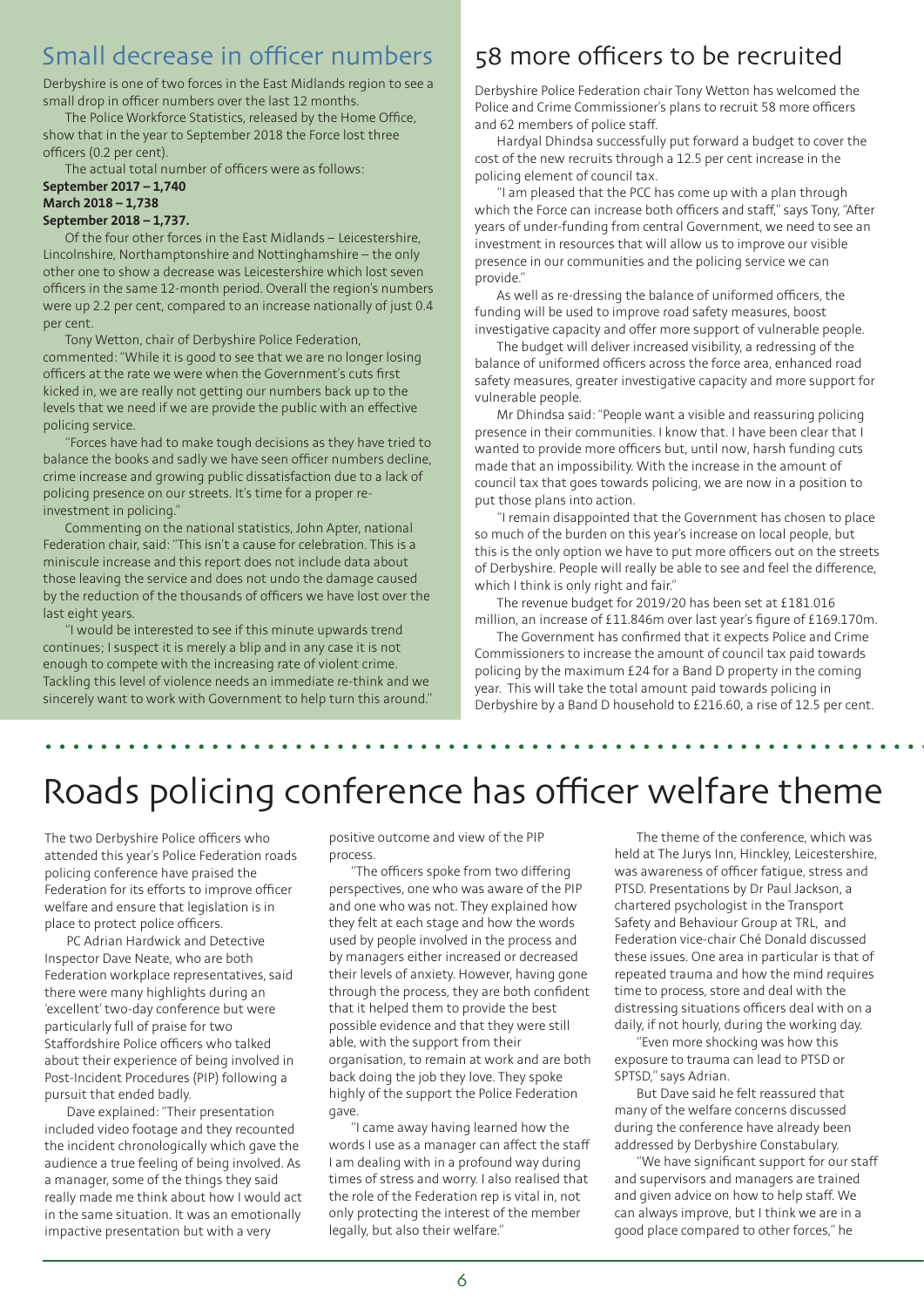## Pensions: update from the Federation's general secretary

Federation members are being urged not to rush into making decisions about their pensions.

Writing a blog update on the current situation with public pension schemes, Alex Duncan, the national Federation general secretary, said he understood officers' frustration but felt it would be irresponsible for him to speculate on a possible outcome.

"Currently, our recommendation to members is to not rush into taking decisions and/or actions. The police pension schemes remain better than alternatives," he wrote.

"Our understanding is that those representing the police pension challenge group are inviting officers who are not currently signed up with them to do so now. Our advice is to wait. The Government's recent moves suggest that it is planning to take action across the public sector.

"This means it is possible that only the judges' and firefighters' cases will be heard in court, as the police pension challenge case has been stayed. In those circumstances, any remedy will cover all impacted members.

"Even if this proves not to be the case, we believe it would still be possible to lodge a claim. However, we are not taking claims, and any choice to do so remains a personal matter."

The Government announced in January it will not be taking further action to rectify the public service pension cost cap breach due to the 'uncertain impact' of December's Court of Appeal ruling that the transitional protections provided for older judges and firefighters amount to unlawful discrimination.

This decision means the higher accrual rate for all existing members of the CARE scheme that would have been put in place is now on hold until the judges and firefighters' case has concluded. The Government has applied to the Supreme Court for leave to appeal the decision of the CoA, and a decision on whether this is being granted is

**"** CURRENTLY, OUR RECOMMENDATION TO MEMBERS IS NOT TO RUSH INTO TAKING DECISIONS AND/OR ACTIONS. THE POLICE PENSION SCHEMES REMAIN BETTER THAN ALTERNATIVES. **JJ** 



expected in early summer.

"It is our view that the suspension of the cost cap breach remedy suggests that the Government is moving towards an 'industrial resolution' that would apply across public sector pension schemes, in keeping with the potential outcome of the judges' and firefighters' claims," the secretary explains.

And he adds: "We cannot predict what will happen next: whether the Government's application to appeal will be accepted, or how they will choose to deal with the potential outcomes of the case. We were in the process of getting legal advice following the CoA ruling, but the cost cap announcement has changed the situation significantly.

"We need to consider all possibilities, one of which could be the removal by the Government of transitional protections from a future date, but before April 2022 when they are due to come to an end. This is a very complicated situation with a number of possible outcomes, and we are working hard to gain further insight and provide further guidance as soon as we can."

said, though he would still be taking back to Force the message that the welfare of its staff is vital and it must ensure that they have the correct training, equipment and time to perform their role. Adrian



highlighted that presentations during the conference made it clear, despite the Federation's best efforts, there had been further delays with proposed changes to legislation to give better legal protection to police drivers.

"We are told there is support for the change and this is supported by the Department for Transport but it remains with MPs," Adrian adds.

Dave is frustrated about the delay, saying: "I have concerns about the lack of legislative support for my staff who are called upon to pursue high-risk road users. The public, the Government and the police service asks them to take risks and to do a difficult job every day, yet there is no defence in law to rely on when using TPAC tactics. It was good to hear that the courts and CPS rarely seek to prosecute our officers and that progress is being made to get the legislation through Parliament."

Adrian also explained that there is a new system being introduced called CRaSH which will be a standalone database to record RTCs. The software has been created with the Department for Transport and will revolutionise the recording of road accidents. The database, which looks simple to use, will soon be linked to Niche and does not allow an officer to miss anything.

. . . . . . . . . . . . . .

Adrian explains: "From a photograph at the scene, it will tell you where you are, the correct northings and eastings and will also fill in the details of the local authority. The database will be linked to other agencies such as NIB, DVLA to name a few and will provide all the accident details direct to local authorities without delay. Derbyshire Police are in talks at the moment but, there is a big push from the Department for Transport for all 43 forces to have the same database. it is also free and software updates will also be free."

Dave has been a police officer for more than 18 years, seven years as a PC on South Division on response, Crime Action Groups and CID, nine years as a sergeant on both response and CID and just over two years as an inspector. He became the roads policing inspector in January this year.